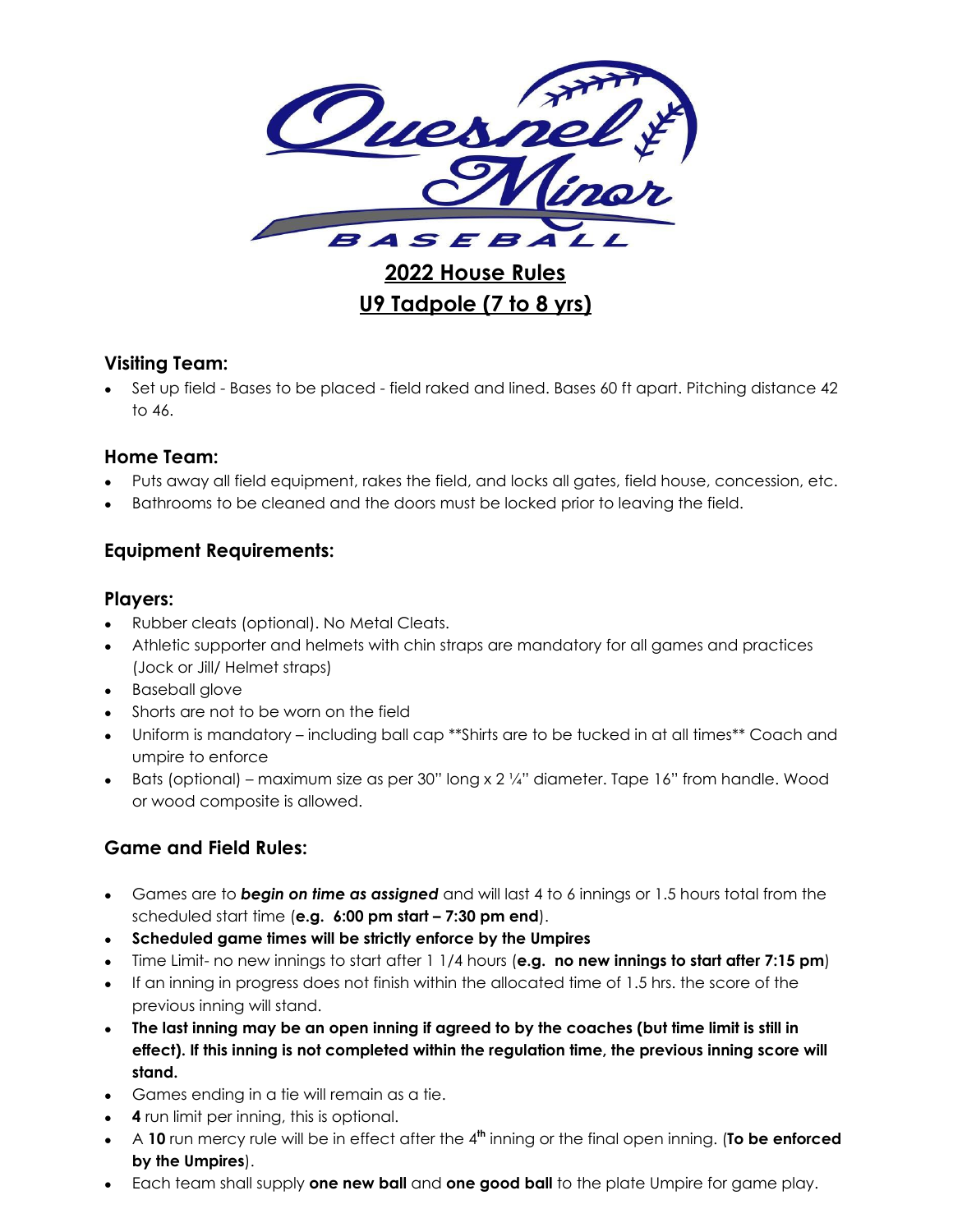- Sliding is allowed, no head first slides.
- No lead offs.
- Can steal once pitch crosses home plate.

#### **Coaches:**

- Arguing with umpires, or other coaches will not be tolerated
- Coaches are responsible to control their own team players, parents and fans.
- Fans abusing umpires or coaches can result in team forfeit. Forfeit score is 7-0. No game played once forfeited.
- Home team coach is responsible for stands and controlling parents. Once a coach is warned by an umpire to control stands, the coach has 2 minutes to resolve any issue by removing the problem or else forfeit.
- Sign umpire timesheet.

#### **Team Duties:**

- Each team supplies one scorekeeper for their team.
- In the event umpires are not scheduled for the game or unavailable, the home team will supply the plate umpire and the visiting team will be responsible for the 1st base umpire.

#### **Scores and Scorebooks:**

- Scorebooks are to be maintained by all teams.
- All Score sheets are kept by the Coaches and turned in to the Division Coordinators at the end of the season.
- Umpires get game slips signed by both coaches, then submit for payment.

# **No tobacco products on or off the field, this includes all spectators.**

### **Dugouts must be** *swept and cleaned* **following games or practice use.**

# **All complaints are to be directed to the Division Coordinator prior to informing the Executive.**

# **All complaints must be made in** *written form***.**

#### RULES FROM BC MINOR BALL RULE BOOK 2021 Rule 31: 9U Specific Rules

### **31.01 Preamble**

The BCMBA is pleased to provide to its member affiliates the following rule variations covering minor divisional play in the 9U Division. It is hoped that the SUGGESTED FORMAT be adopted into each organization's respective programs. It is designed to get young people interested in the game of baseball by stressing and maintaining active participation of all the players; with mandatory and total free substitutions each inning and EMPHASIS PLACED ON TEACHING THE FUNDAMENTALS OF BASEBALL. IMPORTANT: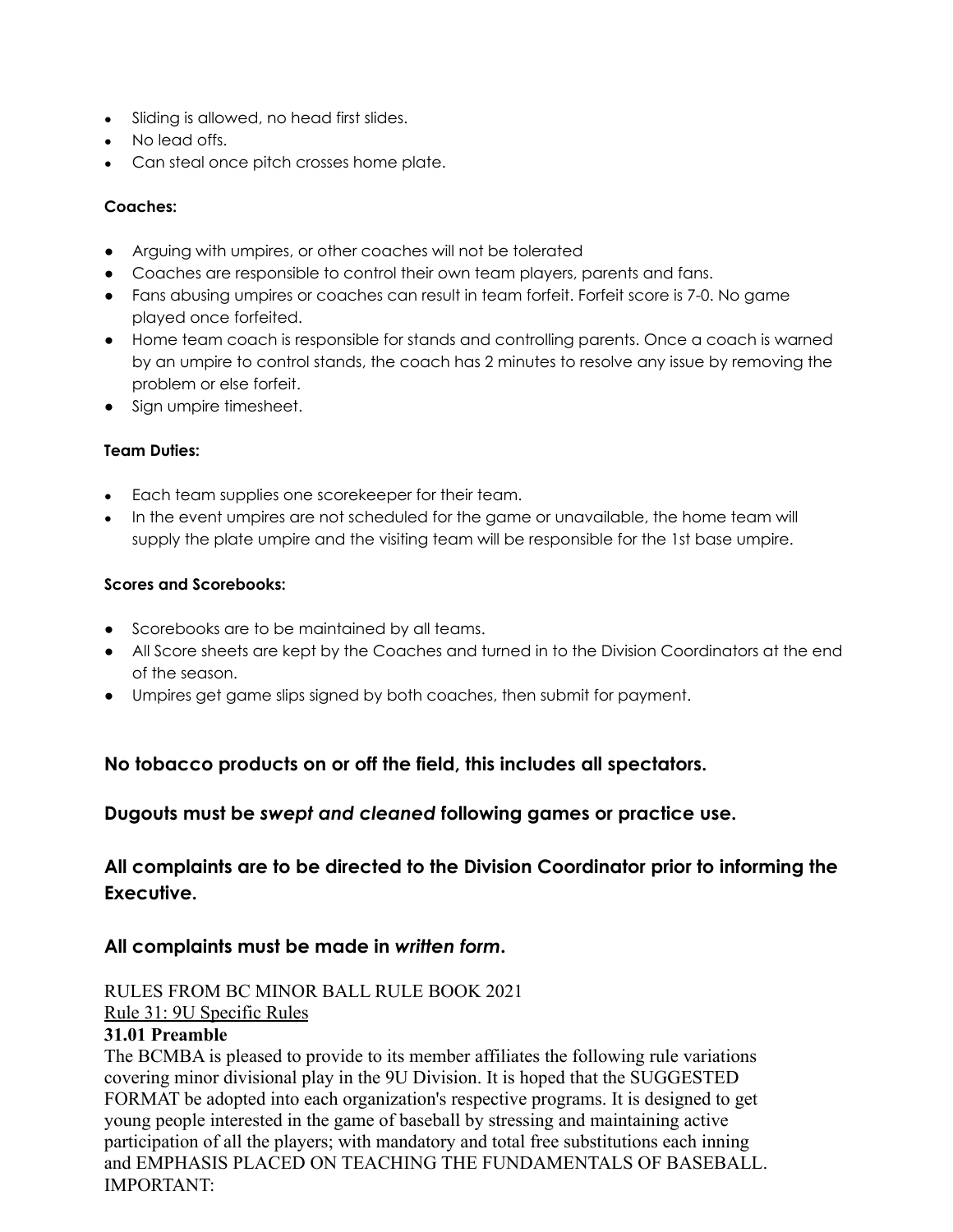All rules as listed in this handbook shall apply and unless specifically mentioned, all regular rule interpretations shall apply. The only differences are contained in the following.

# **31.02 Playing Line**

Playing Line is the arched line from the first and third base lines which is a guideline for the plate umpire to determine a fair hit ball. The playing line is the distance down the first and third base lines and from the tip of home plate and shall be fifteen feet (15'). A chalk line or other white material is then arched across the playing field.

A Fair Hit Ball is a legally batted ball that in the plate umpire's opinion will or could have firmly crossed the playing line, in fair territory, even if it is fielded before crossing the line. A Dead Hit Ball is a legally batted ball that in the plate umpire's opinion will not or could not have firmly crossed the playing line, even if it is fielded. But, if the ball is in flight and is caught the batter is out and the ball is alive.

### **31.03 General**

(A) All players turning 8 or 9 years old in the current year (or younger) are eligible to play.

(B) Before a game, each head coach must give a copy of his batting line-up to the opposing team and the home plate umpire.

The batting line-up must contain the first and last name of each player and coach involved in the game and each of their uniform numbers in writing that is legible to the plate umpire prior to the game starting. The plate umpire may delay the game until the plate umpire is satisfied that line-up cards have been presented in legible enough form for the umpires to complete their duties.

(C) Home teams are to supply the umpires for their game.

(D) During a game, coaches or parents cannot position themselves on the outside of the backstop behind the umpire in order to coach the team or umpire. There will be warning and if this continues, the coach will be ejected.

(E) The BCMBA Code of Conduct applies

(F) No new inning shall be started later than 2 hours and 15 minutes from the start of the game.

(G) The length of a legal game is 4 complete innings but no more than 6 innings of pitched baseball.

(H) 9 players allowed on the field per inning.

(I) You must have a minimum of 9 players starting the game.

(J) You can only dress 13 players per game, although you may carry as many spares as you like.

(K) 3 outs or a maximum of 4 runs per inning, with the last inning of play having a (10 run) maximum limit. See mercy exception in 31.03 (O).

(L) All players must play the infield for a minimum of 2 innings and the outfield for a minimum of 1 inning per game.

(M) No player may play more than 2 innings in one position with the exception of the catcher who may play a maximum of 3 innings per game.

(N) All players must sit once before another player sits twice.

(O) The Home team will only take their last bats, if the run differential is less than 10, if the run differential is 10 or more then the mercy rule will apply. If in their last

bats the home team goes ahead by 10 or more runs, the game will end.

(P) When at bat, any team may pull their catcher off the bases to dress for the next inning when there are 2 outs. The last player out will replace them.

(Q) Everyone bats.

(R) A regulation hard ball is used.

(S) Base paths are set at 60 feet.